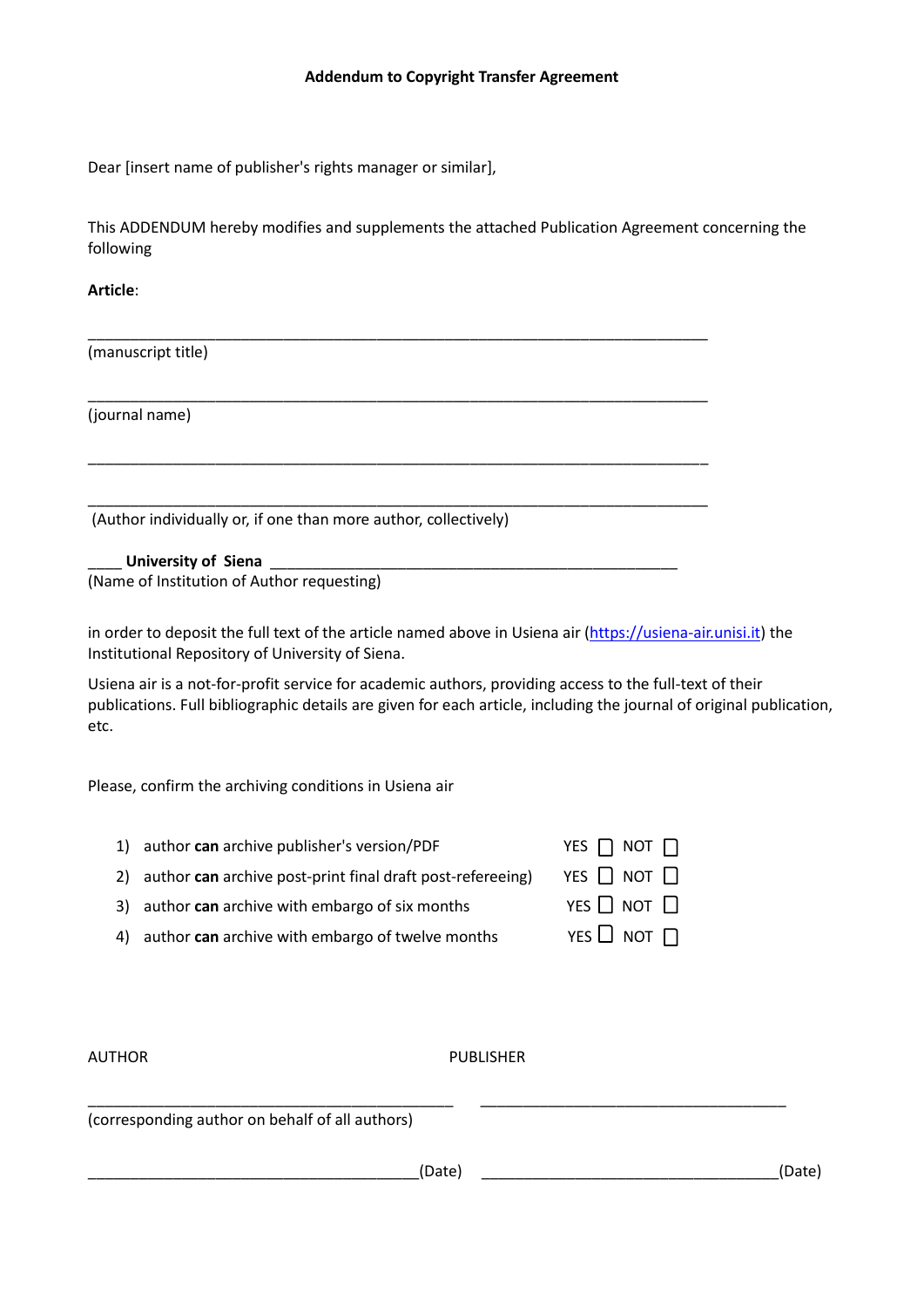# **Addendum to Copyright Transfer Agreement**

Dear [insert name of publisher's rights manager or similar],

This ADDENDUM hereby modifies and supplements the attached Publication Agreement concerning the following

\_\_\_\_\_\_\_\_\_\_\_\_\_\_\_\_\_\_\_\_\_\_\_\_\_\_\_\_\_\_\_\_\_\_\_\_\_\_\_\_\_\_\_\_\_\_\_\_\_\_\_\_\_\_\_\_\_\_\_\_\_\_\_\_\_\_\_\_\_\_\_\_\_

\_\_\_\_\_\_\_\_\_\_\_\_\_\_\_\_\_\_\_\_\_\_\_\_\_\_\_\_\_\_\_\_\_\_\_\_\_\_\_\_\_\_\_\_\_\_\_\_\_\_\_\_\_\_\_\_\_\_\_\_\_\_\_\_\_\_\_\_\_\_\_\_\_

\_\_\_\_\_\_\_\_\_\_\_\_\_\_\_\_\_\_\_\_\_\_\_\_\_\_\_\_\_\_\_\_\_\_\_\_\_\_\_\_\_\_\_\_\_\_\_\_\_\_\_\_\_\_\_\_\_\_\_\_\_\_\_\_\_\_\_\_\_\_\_\_\_

\_\_\_\_\_\_\_\_\_\_\_\_\_\_\_\_\_\_\_\_\_\_\_\_\_\_\_\_\_\_\_\_\_\_\_\_\_\_\_\_\_\_\_\_\_\_\_\_\_\_\_\_\_\_\_\_\_\_\_\_\_\_\_\_\_\_\_\_\_\_\_\_\_

## **Book chapter**:

(manuscript title)

(book title)

(chapter author: individually or, if one than more author, collectively)

\_\_\_\_\_\_\_\_\_\_\_\_\_\_\_\_\_\_\_\_\_\_\_\_\_\_\_\_\_\_\_\_\_\_\_\_\_\_\_\_\_\_\_\_\_\_\_\_\_\_\_

\_\_\_\_\_\_\_\_\_\_\_\_\_\_\_\_\_\_\_\_\_\_\_\_\_\_\_\_\_\_\_\_\_\_\_\_\_\_\_\_\_\_\_\_\_\_\_\_\_\_\_\_ (book author: individually or, if one than more author, collectively)

#### **University of Siena** \_\_\_\_\_\_\_\_\_\_\_\_\_\_\_\_\_\_\_\_\_\_\_\_\_\_\_\_\_\_\_\_\_\_\_\_\_\_\_\_\_\_\_\_\_\_\_\_

(Name of Institution of Author requesting)

in order to deposit the full text of the chapter title named above in Usiena air [\(https://usiena](https://usiena-air.unisi.it/)-air.unisi.it) the Institutional Repository of University of Siena.

Usiena air is a not-for-profit service for academic authors, providing access to the full-text of their publications. Full bibliographic details are given for each paper, including the title of original publication, etc.

Please, confirm the archiving conditions in Usiena air

- 1) author **can** archive publisher's version/PDF YES NOT NOT NOT N
- 2) author **can** archive post-print final draft post-refereeing YES  $\Box$  NOT  $\Box$
- 3) author **can** archive with embargo of twelve months YES NOT  $\Box$
- 4) author **can** archive with embargo of eighteen months YES  $\Box$  NOT  $\Box$

|  | UT | HOR |  |
|--|----|-----|--|

## UTHOR PUBLISHER

(corresponding author on behalf of all authors)

\_\_\_\_\_\_\_\_\_\_\_\_\_\_\_\_\_\_\_\_\_\_\_\_\_\_\_\_\_\_\_\_\_\_\_\_\_\_\_\_\_\_\_ \_\_\_\_\_\_\_\_\_\_\_\_\_\_\_\_\_\_\_\_\_\_\_\_\_\_\_\_\_\_\_\_\_\_\_\_